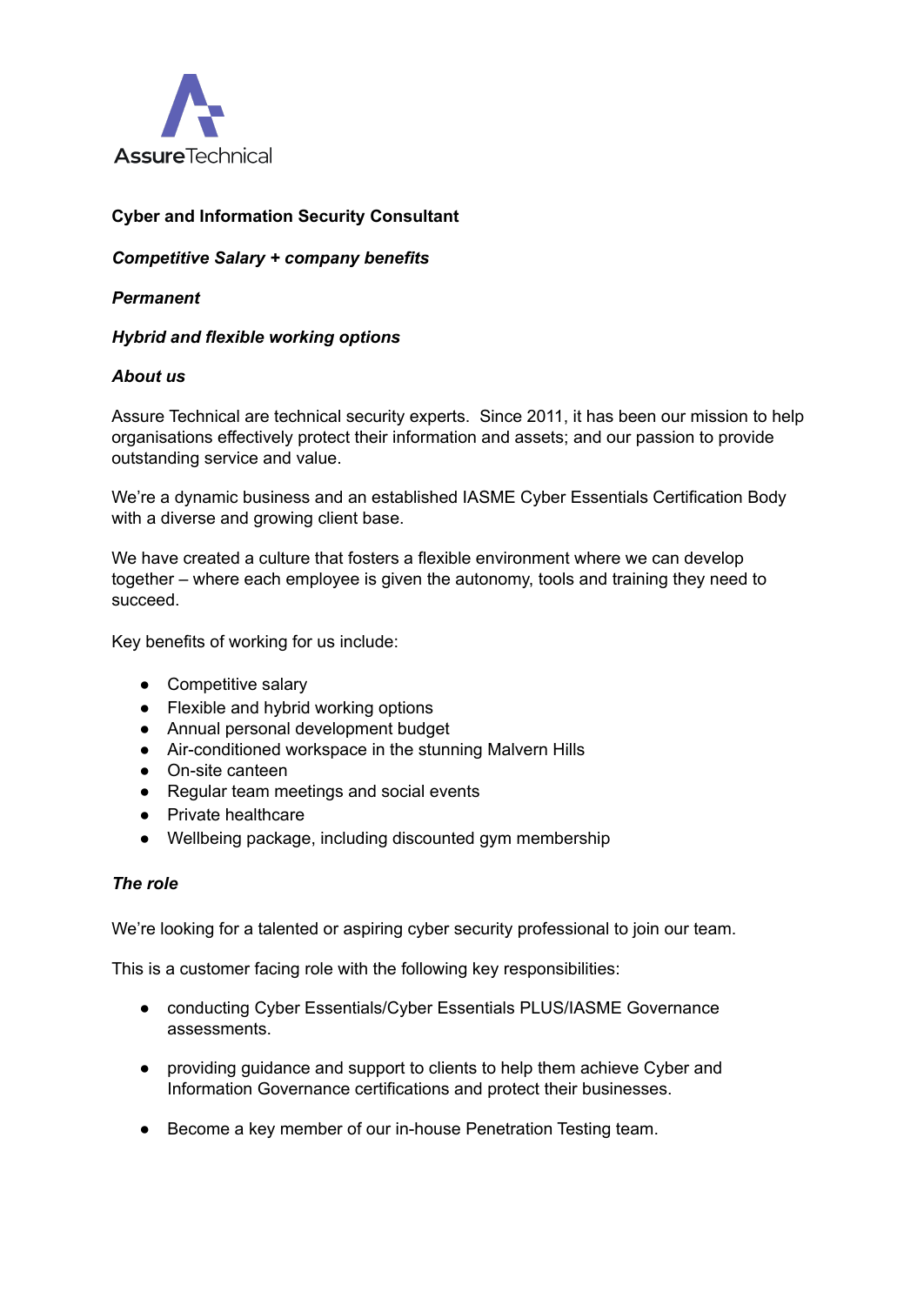

The successful candidate will be supported and encouraged to develop their skills within the realms of IT Security and Information Governance and the role has the potential to evolve.

### *About you*

You are based in the UK and have 2-3 years' experience of working in IT/Cyber Security or similar technology based areas.

You are a certified Cyber Essentials Assessor; or you possess the experience or qualifications to gain this status.

You are highly motivated and positive, possessing excellent interpersonal skills which you use to deliver quality and success across whatever you do.

You have excellent verbal and written communication skills with the potential to speak authoritatively with clients about cyber security.

You act with integrity and have a pragmatic, solutions-based response to challenges.

### *Essential skills & experience*

- 2-3 years' experience of working in IT/Cyber Security or technology based areas.
- Strong knowledge of the Cyber Essentials framework.
- Excellent understanding of current cyber risks.
- A willingness to lean and become an accomplished Cyber and Information Governance professional.

#### *Desirable skills & experience*

- Certified Cyber Essentials Assessor or the pre-requisite qualifications to become one.
- ISO27001 Lead Auditor or Implementor.
- Certified Cyber Essentials Plus Assessor or the pre-requisite qualifications to become one which would include achieving one of the following:
	- CREST Registered Penetration Tester
	- CREST Certified Infrastructure Tester
	- Cyber Scheme Team Member/Leader (CSTM or CSTL)
	- EC-Council Certified Security Analyst (ECSA): Penetration Testing practical
	- Offensive Security Certified Professional (OSCP)
	- TigerScheme Team Member/LEader (CTM/QSTM or CTL/QSTL)

Please note that relevant experience may be considered in lieu of qualifications.